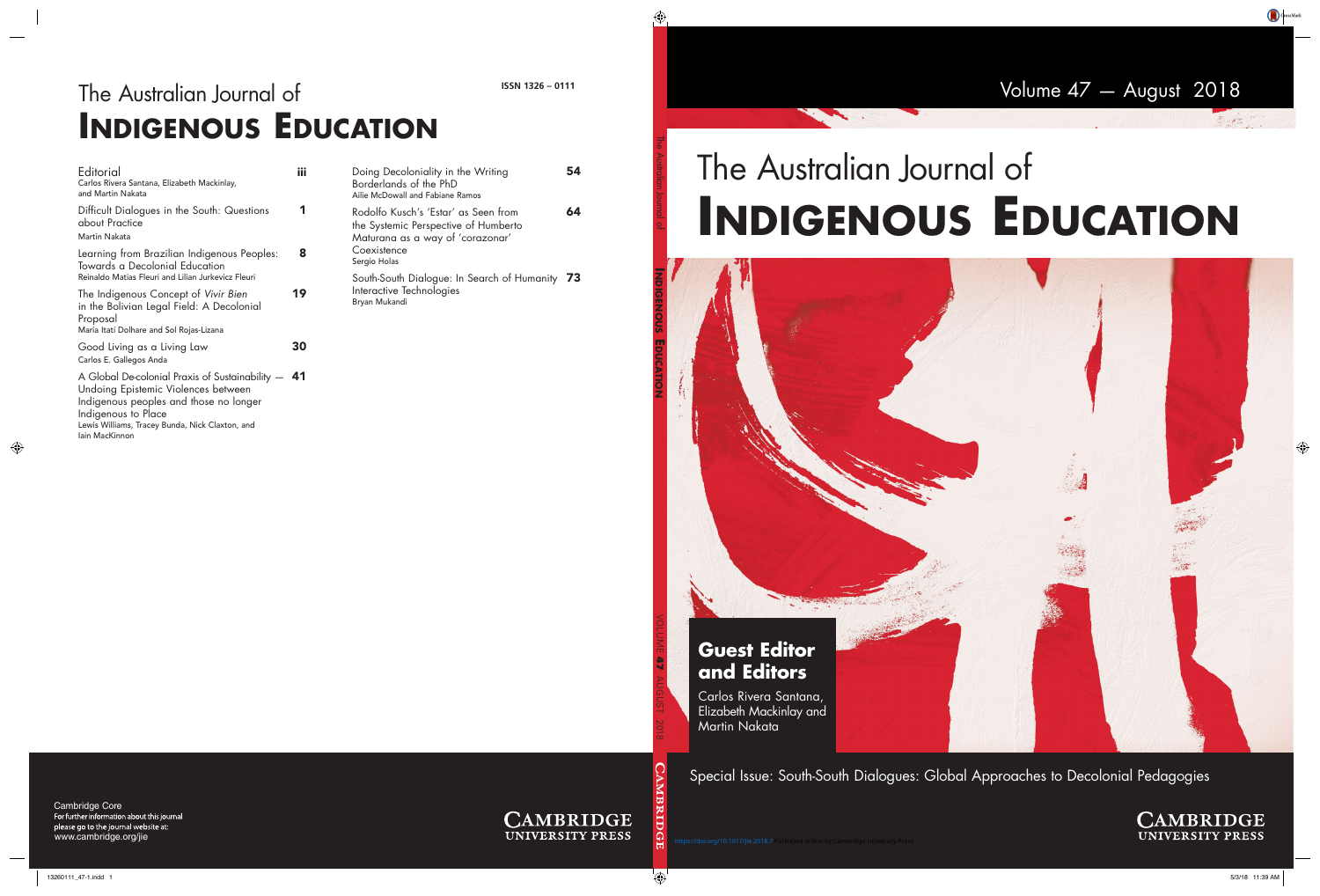### The Australian Journal of **INDIGENOUS EDUCATION**

The Australian Journal of Indigenous Education (AJIE) is an internationally refereed journal which publishes papers and reports on the theory, method, and practice of Indigenous education. The journal welcomes articles that ground theoretical reflections and discussions in qualitative and quantitative studies, as well as examples of best practice with a focus on Indigenous education. While AJIE has a particular focus on Indigenous education in Australia and Oceania, research which explores educational contexts and experiences around the globe are welcome. AJIE seeks to foster debate between researchers, government, and community groups on the shifting paradigms, problems, and practical outcomes of Indigenous education.

#### **SUBSCRIPTION RATES 2018**

This journal is published biannually.

The institutional rates (excluding VAT) are:

| Print and online | Electronic Only |
|------------------|-----------------|
| 290 AUD          | <b>261 AUD</b>  |
| 207 USD          | 195 USD         |
| 135 GBP          | 125 GBP         |
|                  |                 |

EU subscribers (outside the UK) who are not registered for VAT should add VAT at their country's rate. VAT registered subscribers should provide their VAT registration number. Prices include delivery by air when appropriate. Japanese prices for institutions are available from Kinokuniya Company Ltd, P.O. Box 55, Chitose, Tokyo 156, Japan.

#### **Orders and subscription enquiries should be addressed to:**

Cambridge University Press, Journals Fulfillment Department, UPH, Shaftesbury Road, Cambridge CB2 8BS, UK Email: journals@cambridge.org

**Orders from N America should be addressed to:** Cambridge University Press, Journals Fulfillment Department, 1 Liberty Plaza, New York, NY 10006, United States

Email: subscriptions\_newyork@cambridge.org

The Australian Journal of Indigenous Education and all other Cambridge Journals can be found at https:// cambridge.org/core

© Published by Cambridge University Press. All rights reserved. No part of this publication may be reproduced, in any form or by any means, electronic, photocopying, or otherwise, without permission in writing from Cambridge University Press.

Permission to copy (for users in the USA) is available from Copyright Clearance Center, http://www.copyright.com, email:info@copyright.com

#### **EDITORIAL BOARD**

#### **Editors**

Elizabeth Mackinlay, University of Queensland Martin Nakata, James Cook University

#### **Managing Editor**

Katelyn Barney, University of Queensland

#### **Editorial Board Members**

Jeannie Leane, Australian Institute of Aboriginal and Torres Strait Islander Studies Karen Martin, Griffith University Michael Christie, Charles Darwin University Marcia Devlin, University of Ballarat Allan Luke, Queensland University of Technology Annette Woods, Queensland University of Technology Tyson Yunkaporta, NSW Department of Education and **Training** Dennis Foley, University of Newcastle Carmen Robertson, University of Regina Gary Partington, Edith Cowan University Chris Wilson, Flinders University Lynette Henderson-Yates, The University of Notre Dame Cathryn McConaghy, University of Sydney Robin Ober, Batchelor Institute of Indigenous Education Darlene Oxenham, University of Western Australia Rhonda Craven, University of Western Sydney Jo-Anne Reid, Charles Sturt University

**Artwork:** Adapted from Jungle Vine (2002) by Macsen Ja-wukanyi Chalmers.